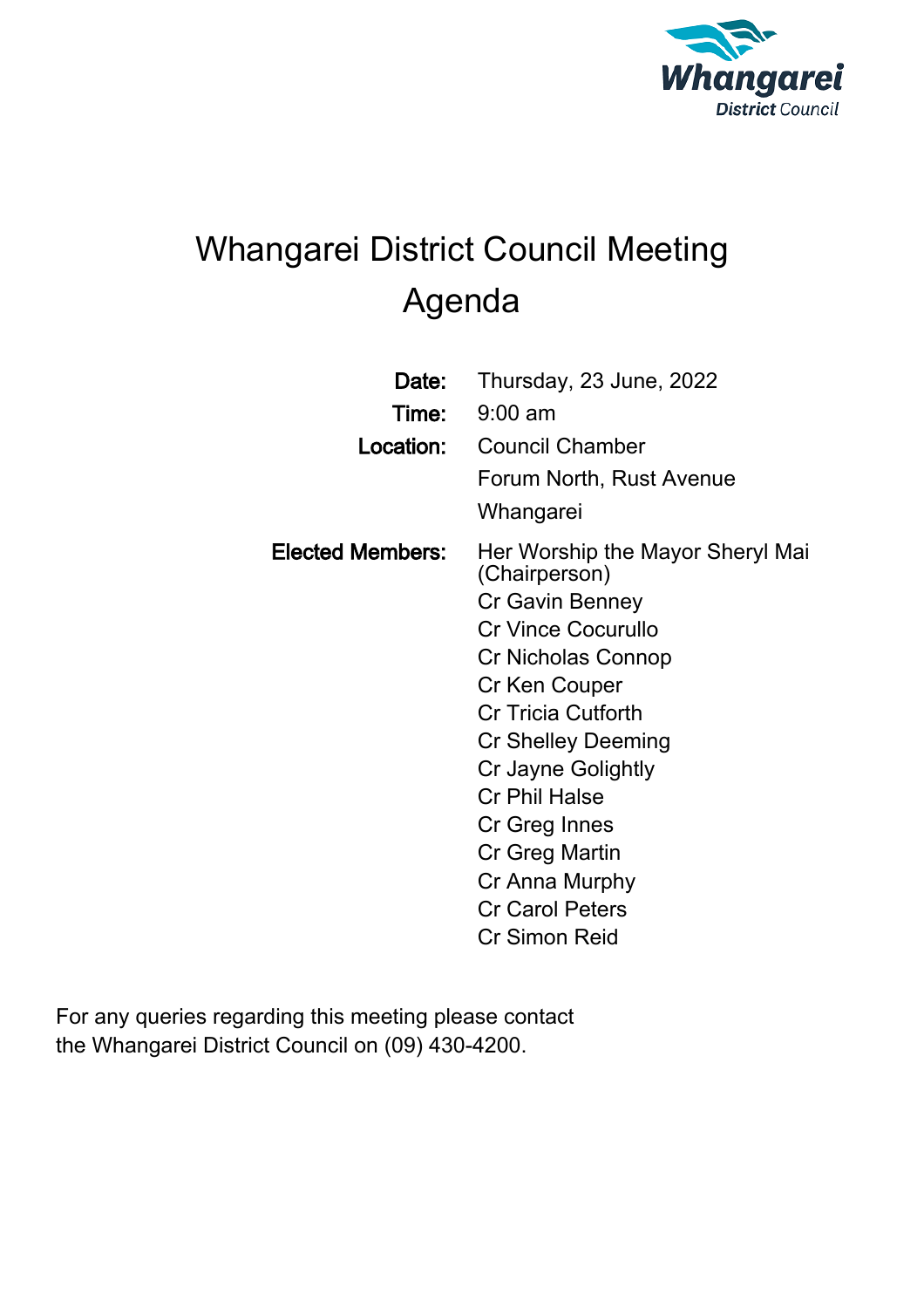- 1. Karakia/Prayer
- 2. Declarations of Interest / Take Whaipānga
- 3. Apologies / Kore Tae Mai
- 4. Public Forum / Huihuinga-a-tangata
- 5. Police Report
	- 5.1. Police Report

#### 6. Confirmation of Minutes of Previous Meeting of the Whangarei District Council / Whakatau Meneti

- 6.1. Minutes Whangarei District Council Meeting 26 May 2022
- 6.2. Minutes Extra ordinary Whangarei District Council meeting 19 May 2022
- 6.3. Minutes Whangarei District Council 1 June 2022

#### 7. Decision Reports / Whakatau Rīpoata

- 7.1. Financial Delegation Authority Requests for Approval
- 7.2. Directors on Springs Flat Contractors Limited
- 7.3. MMH Easement Marsden Cove Marine Reserve
- 7.4. Airport Noise Management Committee Airport Users Representation
- 7.5. Revised Terms of Reference for the Joint Climate Change Adaptation **Committee**
- 7.6. Offer of land 4-6 Cove Road, Waipu
- 7.7. Better Off Funding Tranche 1 Application
- 7.8. Northpower Easement Kotata
- 7.9. Civic Centre Update June 2022